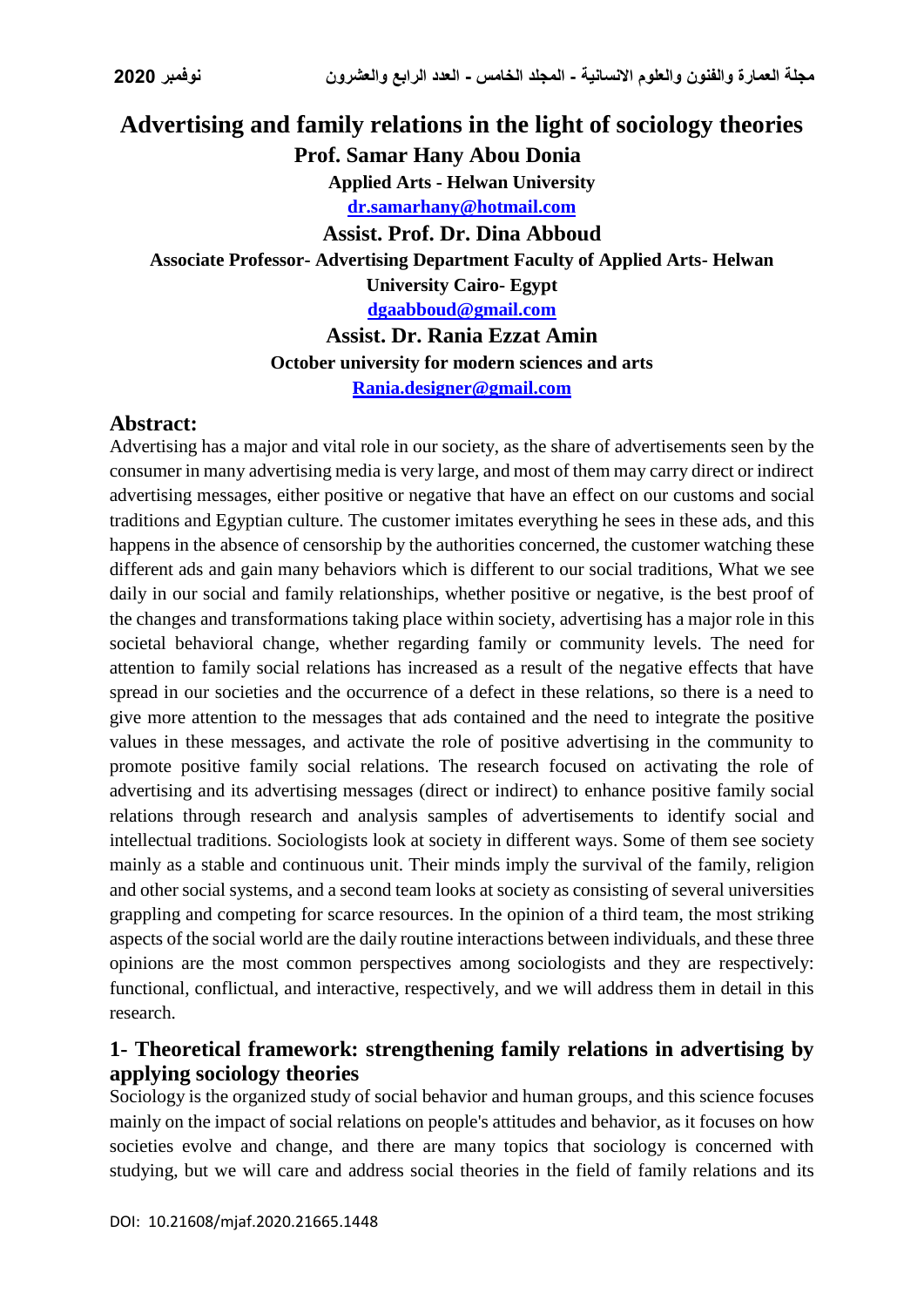application in the field of advertising design. Sociologists look at society in different ways. Some of them see society mainly as a stable and continuous unit. Their minds imply the survival of the family, religion, and other social systems, and a second team looks at the society as it is consisting of several groups grappling and competing for scarce resources, and a third party saw more striking aspects of the social world are the daily routine interactions among individuals, and these three opinions are the most common among sociologists and they are the perspectives: functional, conflictual, and interactive respectively, and we will address them in detail and show their application in advertising design.

### **1-1 Family:**

 The family is the first social unit in society, and therefore society consists of different families.

 The family is distinguished as a social organization as the cornerstone of social construction, as it is the focal point on which the rest of the other social community organizations are based, as the family as a social system is suitable from the rest of the social systems, and if the family becomes corrupt, all other social systems in the society are corrupted.

### **1-2 Family relations:**

 It is the mutual interaction that lasts a long period of time among family members through communication, and the exchange of rights and duties between the father and mother on the one hand, and between them and their children on the other hand, and among the children of each other on another hand.

### **1-3 Functional perspective:**

 **The apparent jobs:** The apparent jobs are the explicit, declared and intended jobs of the institution. These jobs include the intended and known importance, and on the contrary the underlying jobs are.

 **Hidden jobs:** they are unintended and undeclared jobs, and they reflect hidden goals of the advertisement that are sent to the recipient, whether intended or unintended by the advertiser.

By applying to the field of advertising design, we find: The visible functions are the explicit, declared and intended functions in the advertisement, which are directed directly and explicitly by the advertisement to the recipient, and the underlying functions are the implicit and indirect functions that the advertisement contains. In the next announcement, we find the functions that appear in the advertisement, which is the apparent and direct advertising message addressed to the recipient about the good treatment of neighbors and the importance of interconnection among them by providing the same card shipping service to you and your neighbor as a type of participation and strengthening social relations among them.

### **1-4 Conflict perspective:**

 Sociologists view this perspective of the social world as being in a state of constant conflict, as opposed to stressing stability on the job, and a conflict perspective assumes that social behavior improves its understanding in the context of conflict or tension between competing groups, and it is not necessary that this conflict becomes violent; It can take the form of negotiations, party politics, and group competition. Sociologists are concerned with the conflict between women and men, and between parents and children. The conflict perspective is concerned with how society systems, including the family, help in preserving the privileges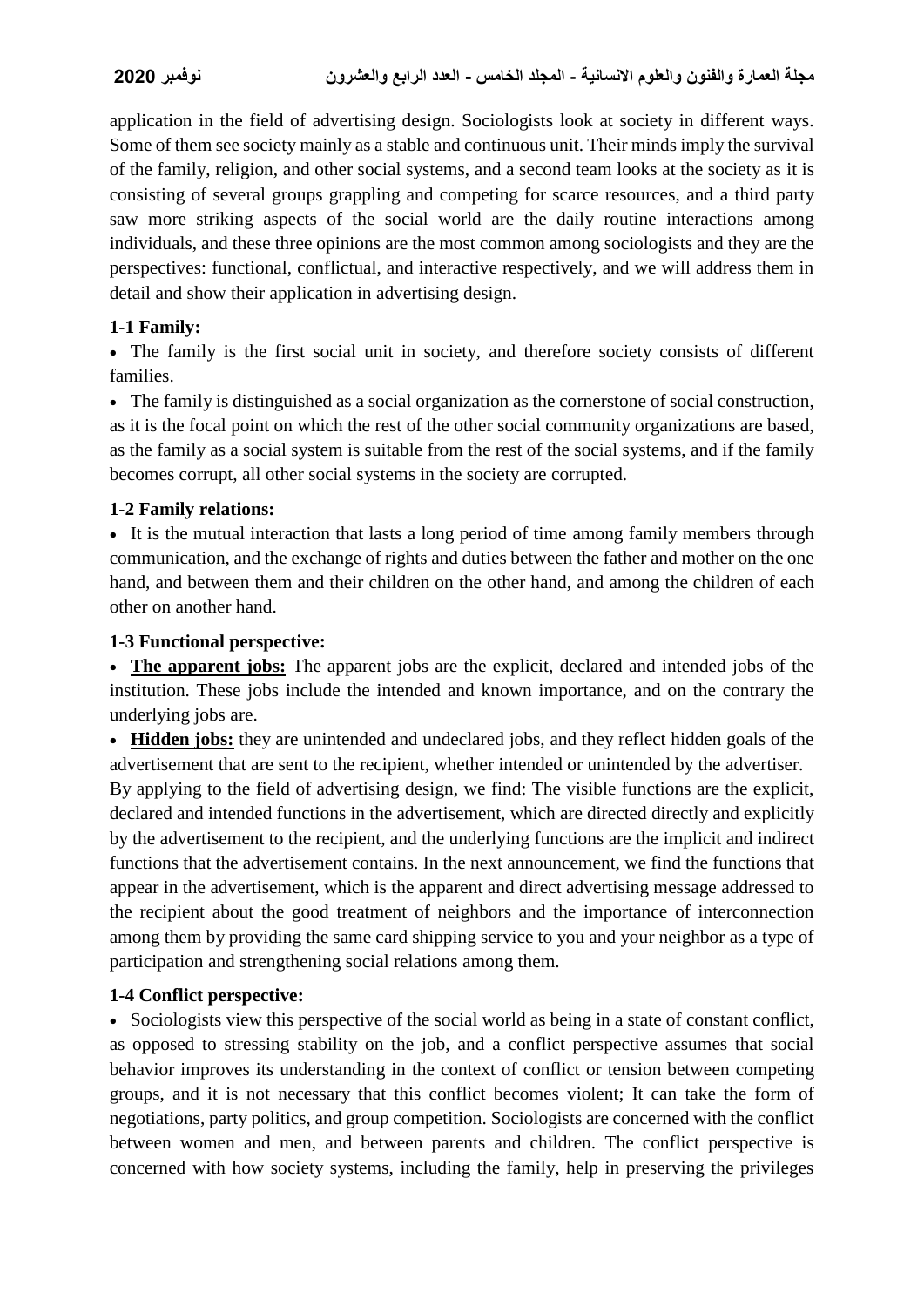they enjoy. The conflict perspective assumes that social behavior improves its understanding in light of conflict or tension among individuals. Applying to the field of advertising design, we find that some advertisements deal with the perspective of the conflict that is between the mother and her children, or the husband and his wife, and other various relationships within the family.

### **1-5 Interactive perspective:**

 The functional and conflict perspective analyzes patterns of behavior in society on a large scale, while the interactive perspective reviews daily pictures of social interaction in order to understand society as a whole, and interactivity is a reference framework in social sciences for studying human and understanding how human behavior is affected by the larger context of society, and is called the interactive perspective, sometimes with an interactive (symbolic) perspective, because supporters of reactivity see symbols as an important part of human contact, and members of society participate in the social meanings of symbols. For example, the black color in our Arab societies symbolizes sadness, while in Europe they are symbolizing sorrow in white. These patterns of symbolic reaction are classified as images of verbal interaction that include signs, facial expressions, and gestures. The interaction perspective pays primary attention to the daily images of interaction among individuals in society, including symbols and other types of nonverbal communication. Social interaction continues as long as individuals are formed by society and they themselves constitute society.

## **1-6 Social learning theory:**

 It is a theory presented by Pandora (\*) and indicates that "behavior is learned through observation and parallels of patterns" and that the individual acquires or learns new responses or patterns of behavior through a social situation or framework.

### **1-6-1 The foundations of social learning theory:**

- The theory emphasizes the inevitable, reciprocal and continuous interaction among (the individual, the environment, and behavior).
- New patterns of behavior can be acquired even in the absence of reinforcement (by observing others).

• "Pandora" emphasizes that observation is the main source of learning in contemporary culture, and that much of human behavior is acquired by observing what people do, behaviors, then understanding this behavior, and choosing some aspects of it to become part of an individual's habits and behaviors.

Behaviors that we learn are the result of environmental and cognitive factors (as in children).

## **1-6-2 Social learning theory assumptions**

- Learning by observation is a major source of learning.
- The observation process is affected by three elements of the form (the observed- person the surrounding conditions).

 Exposure to a model leads to three different types of responses (Gaining a new response strengthening or weakening an existing response - highlighting an existing but forgotten response).

• Repetition processes help maintain: They are important factors in facilitating the process of retention, as they strengthen the learning effects and make them more established.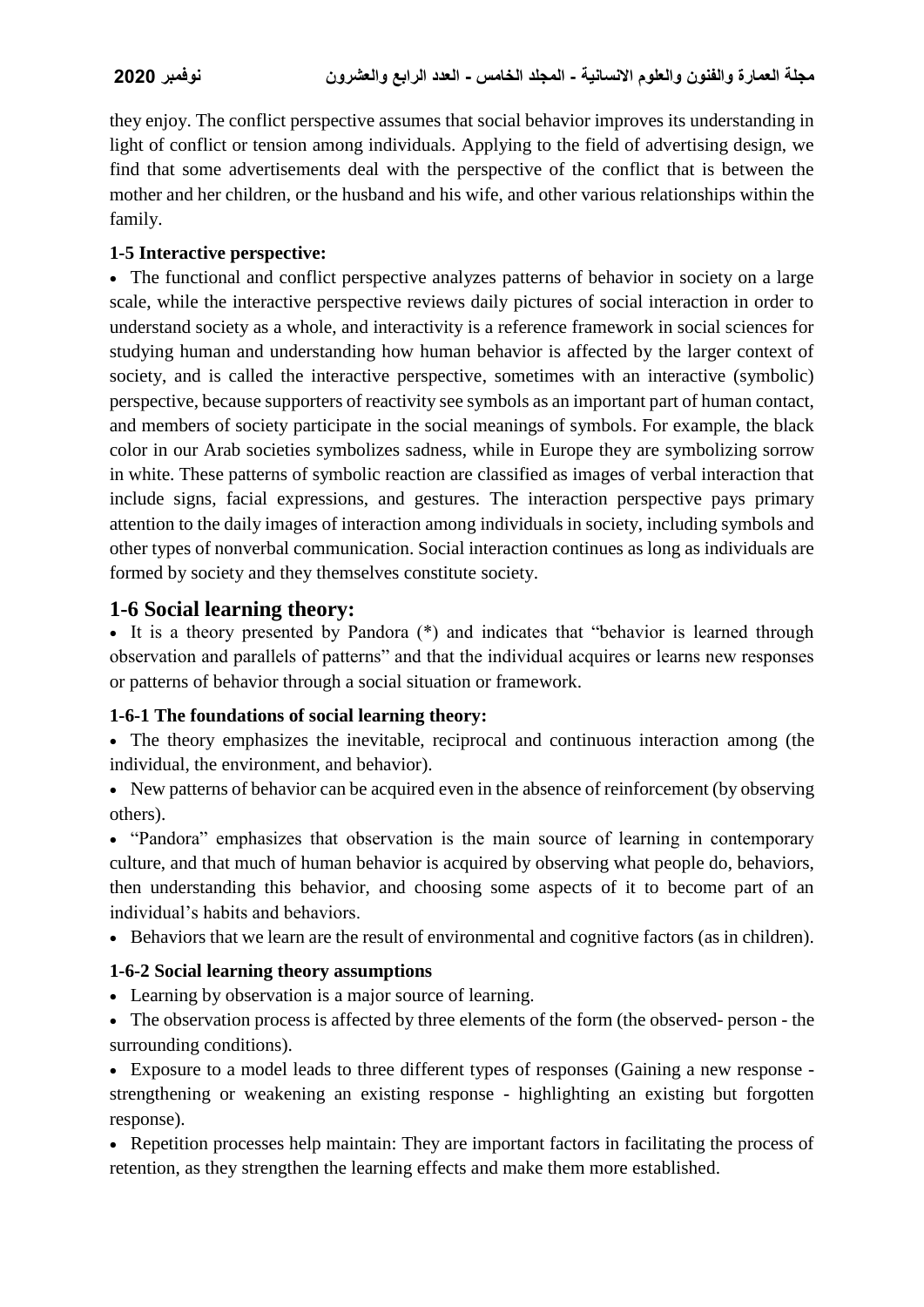#### **1-6-3 Note learning stages**

• Pandora believes that the learning process by observation is carried out according to four stages, (Attention - retention - motor reproduction - reinforcement and alternative punishment).

#### **1-6-4 Observed learning results**

- Learn new behaviors Through observation, he learns new behaviors.
- Observing a specific behavior may help in remembering a similar response to the responses of this observation, which will facilitate the process of restoring these behaviors.
- Refraining from conducting a behavior as a result of its effects.

## **2- The analytical framework:**

The research will address the analysis of a number of 3 negative Egyptian advertising models that explain the various social family relationships. The first model shows the relationship of neighbors with each other, the second model shows the wife's relationship with her mother-inlaw, and the third model shows the mother's relationship with her children to focus on the research problem in dealing with some ads for messages that work to demolish family social relations of all kinds, and the researcher will develop a proposal to solve these negatives of the same design, but in a different way that enhances family social relations, with clarification in each analytical model about what type of social relations is used in the ads? And what is the perspective of the sociology used, and the steps for applying the social learning theory in advertising and the behavior acquired by the recipient through the advertising message presented to him.

## **3- Results:**

 Based on the theory of social learning, the acquisition of a new behavior or a change in an existing behavior is through observing this behavior and then keeping it in memory and then imitating it.

• There are apparent functions, latent functions, and dysfunction that the recipient understands when exposed to the advertising message that the advertisement contains based on the application of the functional perspective in the advertisement.

 Advertising is a powerful tool for gaining positive habits among individuals in society or changing negative habits and thus developing the whole society based on the social learning theory in the messages included in the advertisement.

## **4- Recommendations:**

 When designing the content of the advertisement message (directly or indirectly), it must be taken into consideration that it is appropriate for the social behaviors, values, customs and cultures prevailing in the Egyptian society.

 Benefiting from sociology theories and their findings and applying them in the design of the declaration in order to enhance family social relations and improve and advance society.

• The necessity of setting laws that limit advertisements that carry unethical messages, whether direct or indirect, and knowing the extent of their negative impact on the members of society and, consequently, on society as a whole.